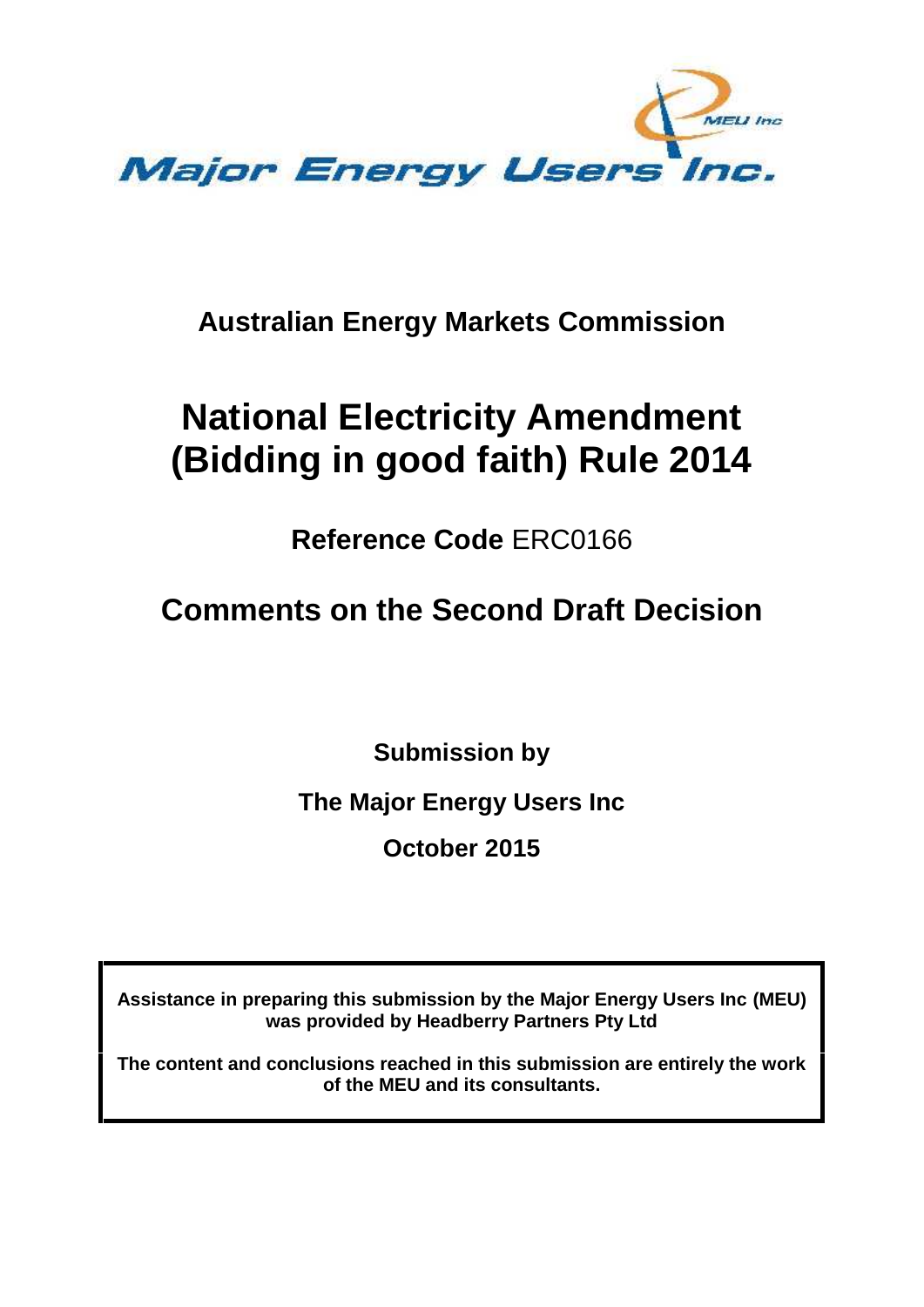### **1. Introduction**

The Major Energy Users Inc (MEU) welcomes the opportunity to provide comments on the AEMC's Second Draft Rule decision on rebidding. This has been issued as part of its assessment of the rule change proposed by the SA Government to address the observed use by generators of rebidding as a tool for increasing their prices when market conditions do not warrant such an increase in price. The SA Government rule change proposal has been consistently and strongly supported by the MEU.

In its response to the first draft rule decision, the MEU noted that the AEMC has consistently moderated rule change proposals aimed at reducing the exercise by generators of the market power they might have from time to time. These proposals were from:

- the MEU to minimise the power of generators from economically withdrawing capacity in order to increase the market spot prices
- the AER to prevent generators using ramp rate bidding as a tool to set prices above competitive levels
- the SA government to prevent generators rebidding for any reason other than as a result of changes in the market.

The MEU notes that each of the rule changes proposed are effectively the result of issues from the electricity marker structure - some generators being dominant in their regions, "gaming" by generators with the ramp rates needed by the market, insufficient capacity in critical elements in the transmission network and, most recently, a proposal to prevent generators using exercise of their market power through late rebidding to prevent competition.

In most of the AEMC determinations on issues concerning the exercise of market power, there has been a common theme from the AEMC, that:

"…where the Commission [forms] the view that "engineering a solution to a problem that does not stem from the operation of the rules, but from competition and market structure issues, [this] would be an inappropriate use of the Commission's rule making powers"" <sup>1</sup>

The MEU raises the very reasonable concern that, if the rules are not the place to address such issues of competition and market structure, where can consumers get relief from generators exercising the market power they have through lack of competition and/or a market structure that enables such exercise?

**2**

 $<sup>1</sup>$  Second draft rule determination page 31</sup>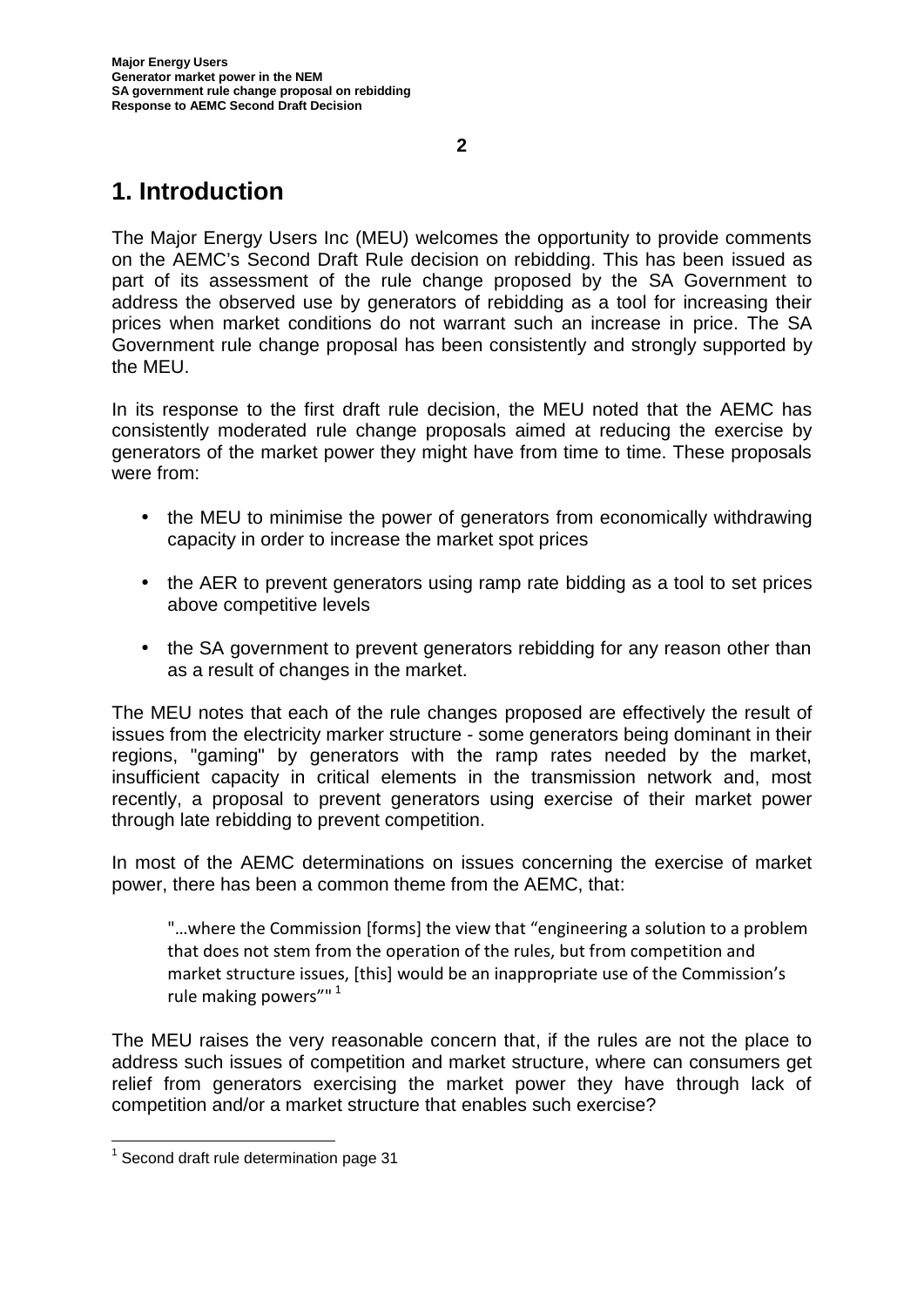The MEU notes that in other competitive electricity markets, regulators and rule makers are not so accepting of generators exercising market power as the AEMC appears to be. In these other markets, there are rules which are made in order to address market power, even when the cause is a result of competition and/or structural issues. The MEU has consistently asked what is so different about the NEM that the AEMC approach to rule making continues to allow some generators in the NEM to exercise their market power to the detriment of consumers?

The National Electricity Objective (NEO) - to which the AEMC is required to assess rule change proposals - states that

"The objective of this Law is to promote efficient investment in, and efficient operation and use of, electricity services for the long term interests of consumers of electricity with respect to:

(a) price, quality, safety, reliability and security of supply of electricity; and

(b) the reliability, safety and security of the national electricity system."

The MEU asks how does the AEMC reach the conclusion from the NEO that it should not make rule changes that address the shortcomings in competition and market structures that allow the exercise of market power? The exercise of market power results in outcomes that are less efficient than would result from a competitive market and therefore reflect less than efficient market operations and can be even detrimental to investment.

The MEU considers that the AEMC has not only the ability to address issues where the rules could lead to improved competition and mitigate the negative impacts of a market structure which provides generators with the ability to exercise market power, but has the responsibility to do so.

The MEU reiterates the concerns raised in its response to the first draft rule determination that the AEMC puts a potential disincentive to invest in generation at some time in the future as a greater risk to the long term interests of consumers over actions of current consumers which are driven by the high prices caused by the exercise of market power and which will also have a negative impact on consumers in the future. The failure by the AEMC to balance the immediate impacts with future impacts has led to the AEMC not complying with the requirements of the NEO.

Despite its concerns that the AEMC has not addressed the issue of rebidding and market power to the extent that it should have, the MEU does accept that the AEMC developed a first draft rule and has further refined this with a second draft rule, which is better for consumers than the current rules. Despite this support, the MEU considers the SA government proposed change would provide an overall better outcome for consumers than the AEMC second draft rule.

**3**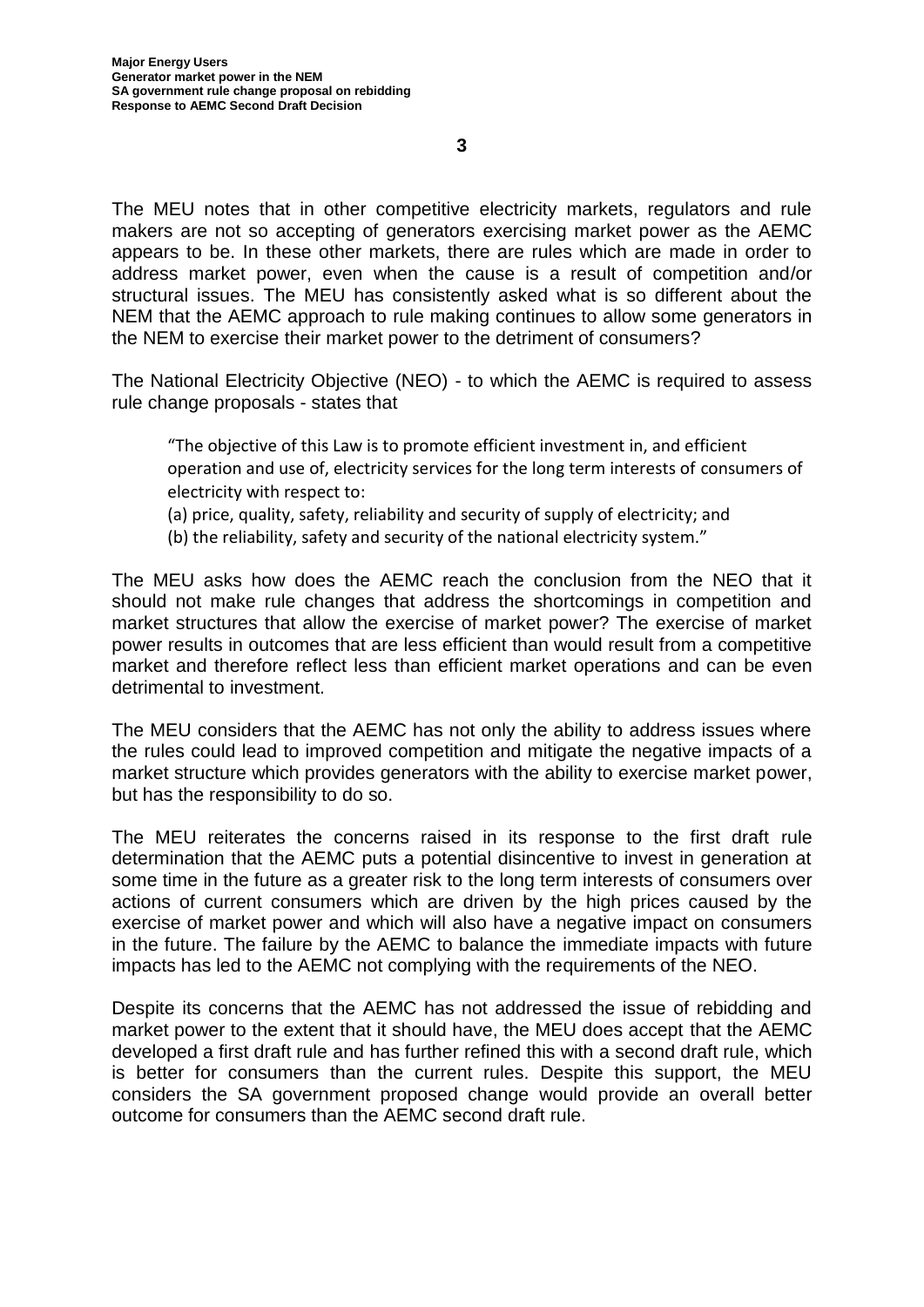Specifically, the MEU points to the basis of the SA Government rule change proposal in that generators should only be allowed to rebid when there is an observable and significant change in the market. Whilst a rebid made as a result of a change in the market is observable (and therefore allows an objective assessment to be made as to its legitimacy), the AEMC accepts that rebids made on expectations should be an acceptable reason for a rebid. A change made on the basis of an expectation is subjective and cannot be measured in any clear way and leaves the assessment of any possible transgression that much harder to prove.

The MEU points out that AEMO provides a regularly updated view of what the market is likely to do and bids are made on the basis of this forecast. If the forecast is accurate, then making a change to a bid based on the expectation that something else might occur provides a prima facie view that the initial bid or the rebid might well be false but certainly misleading or likely to mislead. The basis of the SA government rule change is that a legitimate rebid should be based on an observable change in the market. The AEMC acceptance that a rebid can be made based on expectations provides a clear avenue for dispute.

In the view of the MEU, both of the first draft rule and the second draft rule, to allow a generator a clear opportunity to be able to claim that a rebid was made in expectation of a change, significantly opens up scope for debate. On this basis, even if that expected change does not eventuate, the AEMC still considers that the rebid was not necessarily made as false, misleading or likely to mislead.

The MEU notes the detailed article on 19 October 2015 in the Australian Financial Review which discusses the proposed rule change<sup>2</sup>. While the article supports the AEMC in making a change, it also highlights that there is a strong view that the proposed changes will not achieve what is targeted by the draft rule change. Specifically, at the end of the article there is a statement:

"A leading law firm in Queensland has provided advice to energy market participants that the late rebidding strategy used by Stanwell and CS Energy will likely continue after trading rules are changed."

The MEU is of a similar view to that expressed; that the change will not prevent the exercise of market power used through rebidding practices.

For example, on 20 August 2015 in the 7 am dispatch interval in Queensland, there was a price spike up to the market price cap in the last dispatch interval of the trading period. There were a number of contributing factors, including<sup>3</sup>:

<sup>&</sup>lt;sup>2</sup> available at http://www.afr.com/brand/chanticleer/energy-regulator-moves-to-ban-false-andmisleading-bidding-20151019-gkcxb2

<sup>&</sup>lt;sup>3</sup> The MEU thanks Paul McArdle of Global-Roam for this detailed explanation. Paul does not draw any conclusions from this series of events and his thoughts about the complexities of the rebidding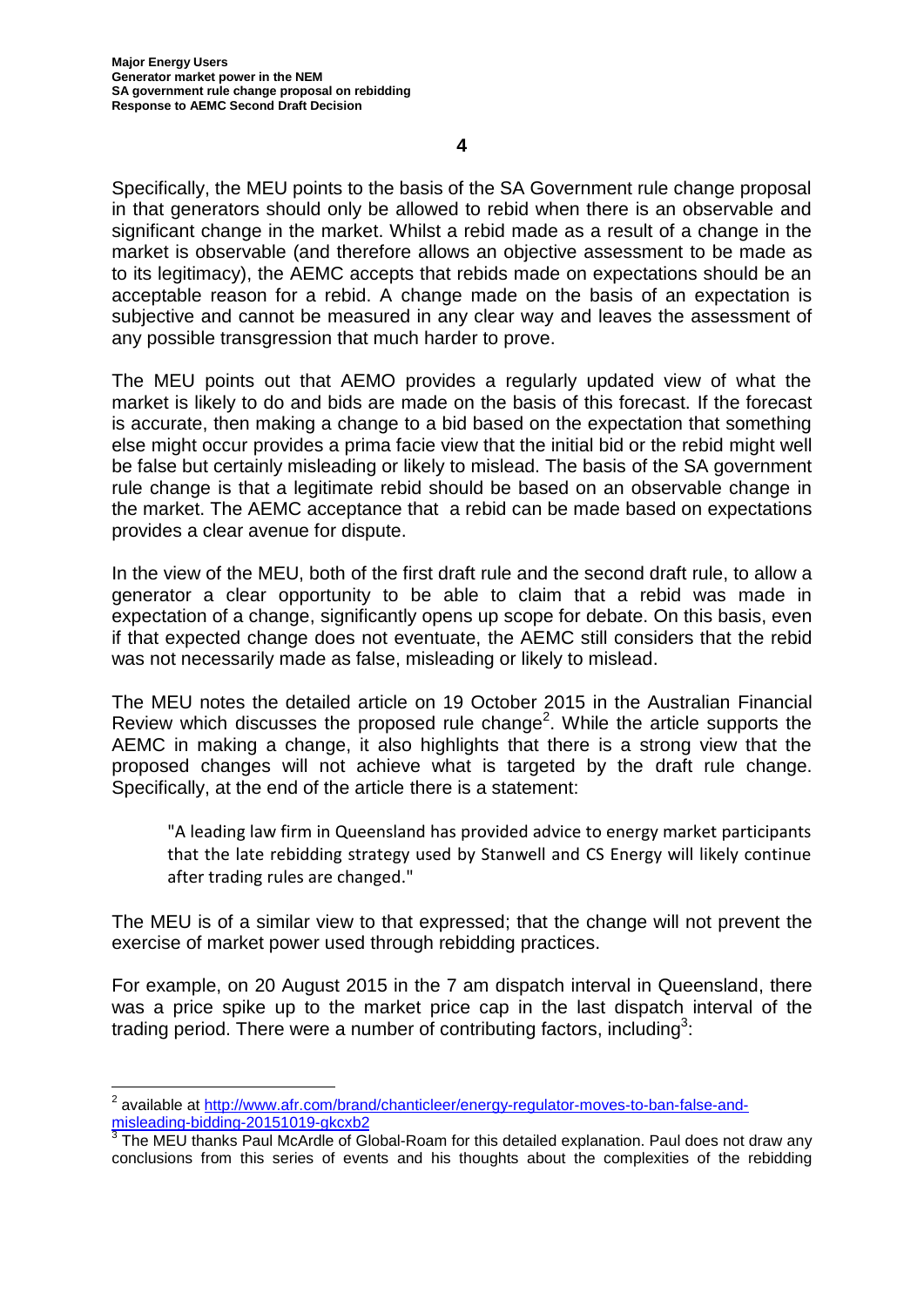- 1. CS Energy had dispatched Kogan power station (operated by CS Energy) to maximum output and effectively constrained QNI. When constraint on QNI occurs, sufficient generation is required to be dispatched in Queensland to ensure continuity of supply should Kogan trip.
- 2. More output from other Queensland based generators was required because Oakey power station was constrained due to a trip on the Middle Ridge to Tangkam power line.
- 3. This meant that Gladstone power station (controlled by CS Energy) had to run because there was no other generation that could be dispatched in time. Gladstone unit 1 rebid to market price cap quoting the reason:

#### "06:51 5-minute predispatch higher than 30-minute predispatch. See Log"

The conclusion that MEU draws from this series of events is that effectively CS Energy used its market power to spike the spot price to set the regional price for the entire 30 minute trading period at a significant premium to the short run marginal price that applied for the other 25 minutes of the trading period.

The question then to be asked is - did CS Energy know it had market power when it implemented its actions? The MEU considers that clearly CS Energy thought it had market power (or the likelihood of it) or it would not have acted the way it did.

The next question is whether CS Energy would have been found to have transgressed the second draft rule. The example highlights that in all probability the second draft rule change would not have prevented this exercise of market power through rebidding by CS Energy as it could cite that there was a change that allowed the rebidding of Gladstone unit 1 to the market price cap. In fact, the change was initiated by CS Energy by it creating the conditions which led to Gladstone Unit 1 being able to exercise its market power. This example shows that, by careful preparation, the second draft rule can be circumvented.

The MEU sees that the ability to exercise market power in Queensland will be further enhanced should the Queensland government implement its proposal to merge CS Energy and Stanwell into one generation company. That such structural changes can be made in the NEM relatively easily (there was little concern about the reduction of the three Queensland government owned generators into two) and the AEMC persistence in not changing the rules to address consumer harm from such competition and market structural issues continues to be a major concern forthe MEU and other consumers.

process, and arguments to change it, are already recorded on WattClarity see http://www.wattclarity.com.au/.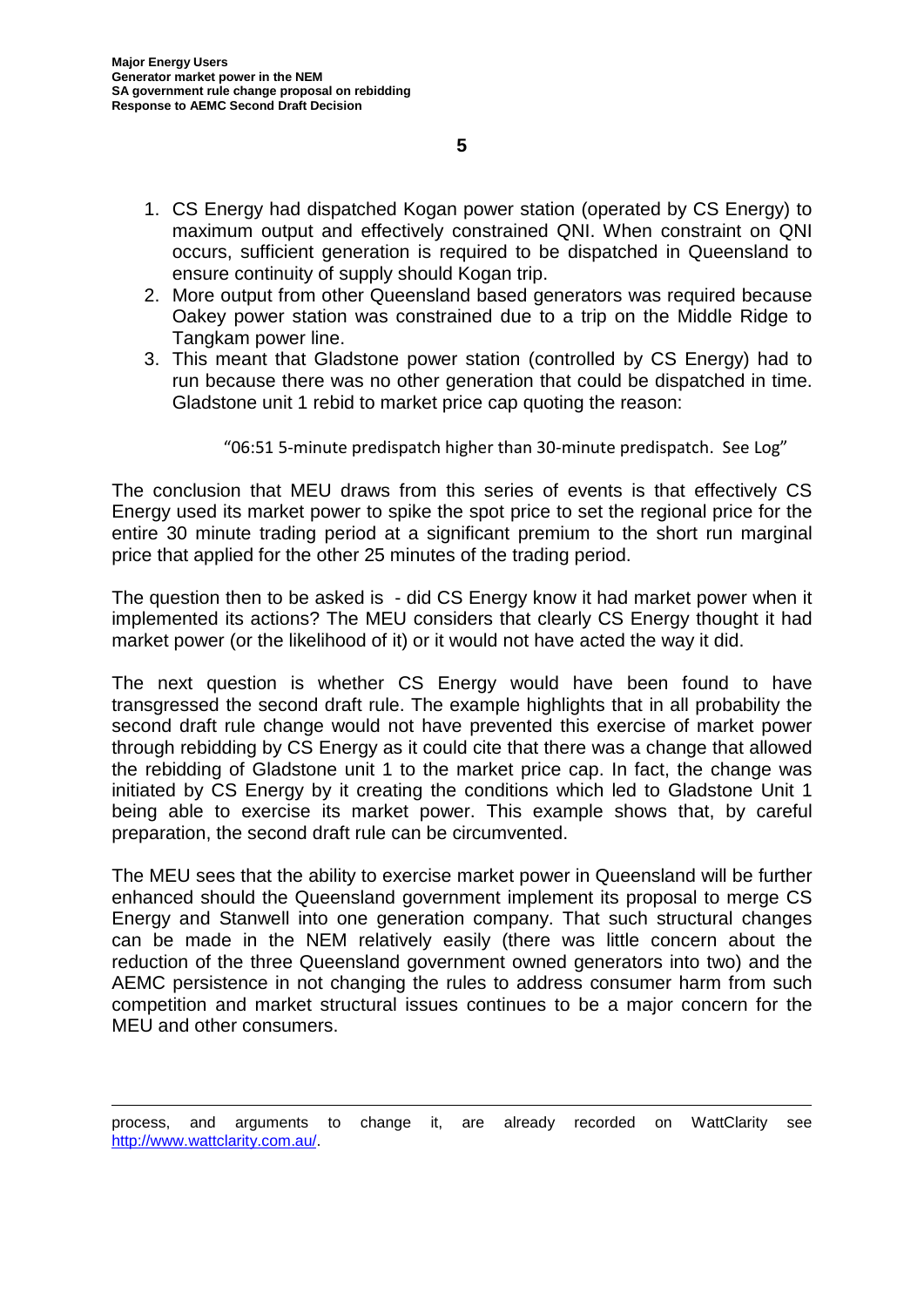Because of the way the rebidding can be used to the detriment of consumers, the MEU is still very much of the view that the gate closure mechanism used widely in other competitive electricity markets would minimise the potential for exercise of market power through rebidding, but the MEU also notes that the AEMC has expressly disregarded gate closure as an acceptable tool for minimising the exercise of market power through rebidding on the basis that it is:

"…a disproportionate response that would involve fundamental changes to the design of the wholesale market. Such changes could have unintended consequences, including on the ability of participants to make efficiency-enhancing late rebids. It was also not sufficiently demonstrated that the potential costs associated with restricting efficient rebids close to dispatch would be outweighed by the benefits of preventing generators submitting deliberate late rebids." (page 62)

The MEU considers the AEMC has erred in reaching this conclusion, particularly as the AEMC has not quantified the potential costs that might accrue through the loss of "efficiency-enhancing late rebids". In this regard the MEU notes that the potential benefit from "efficiency-enhancing late rebids" is small as such rebids can only result in relatively small downward price movements whereas late rebids causing price hikes have an impact of nearly 300 times the average spot price.

Throughout the review process, the MEU has provided its views in significant detail to the AEMC. The MEU considers that its concerns about late rebidding have only been partially addressed by the AEMC in this second draft rule. The MEU notes that, despite the various AEMC documents generated in the review process, these have not assuaged concerns that rebidding will continue to be used when a generator has market power. As a result, there will continue to be significant detriment of consumers.

However, rather than reiterating all of the MEU arguments provided in previous submissions, the balance of this response is directed to assessing the merits of the changes proposed from the first to the second draft determination.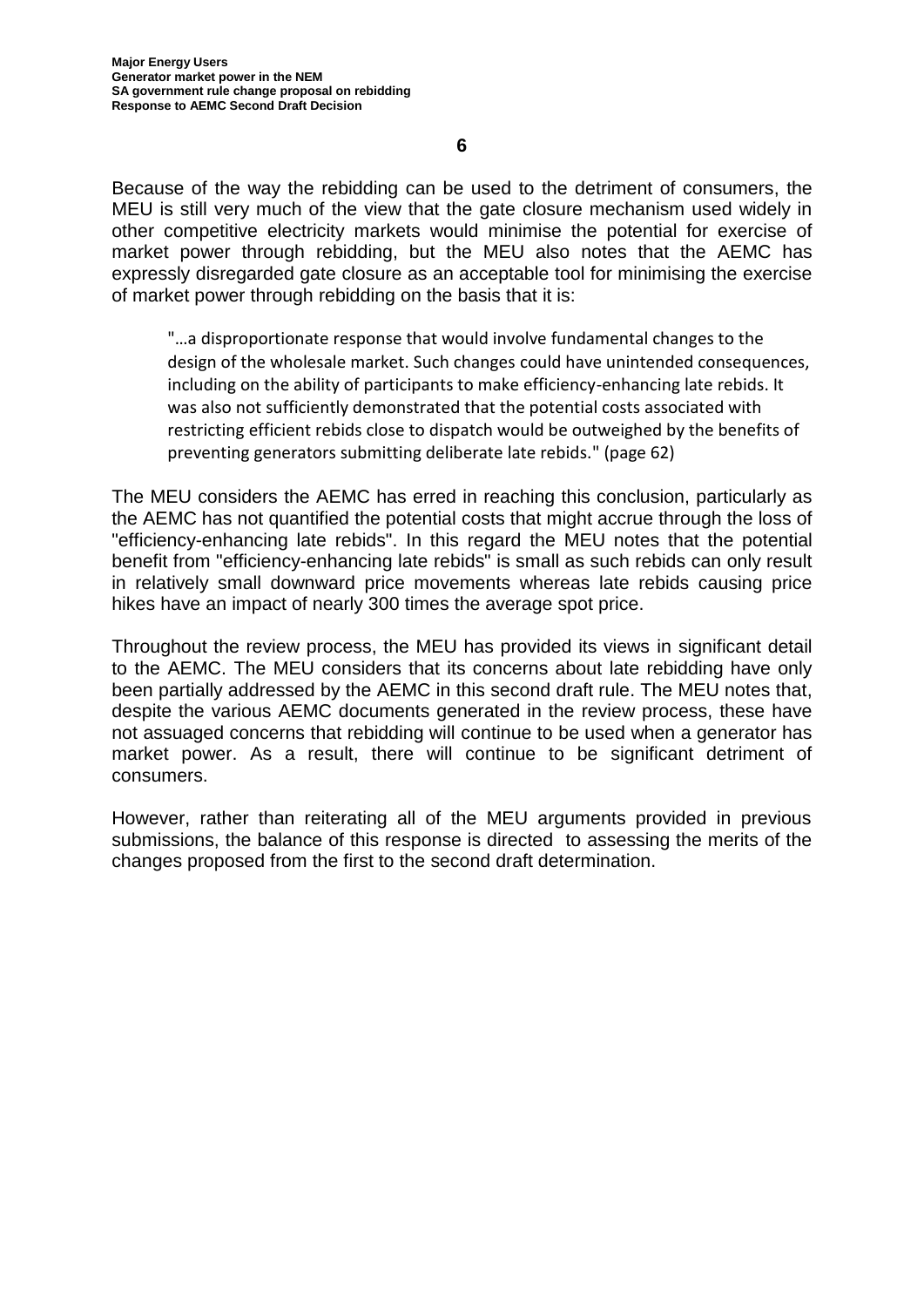### **2. The Second Draft Determination**

Whilst retaining much of the first draft rule, the AEMC has decided that the first draft rule would be enhanced by the following five changes:

- 1. Including a definition of what is represented to the market when a legitimate bid or rebid is made
- 2. The two conditions precedent initially requiring both to be proven for identifying legitimacy of a rebid are now changed to requiring just one or the other - ie proof that one or the other is sufficient rather than proving both
- 3. To rebid as "reasonably practicable" in time after becoming aware of change is now to be just "practicable" with regard to time
- 4. The requirement to report on every rebid in relation to those made for the next trading period but made after 15 minutes before that trading period has been relaxed so that contemporaneous information used as the basis for making the rebid must be retained and this used to provide advice to the AER if queries are raised on a rebid(s)
- 5. A clarification that a court should take into consideration the importance of rebids being made within sufficient time rather than just whether a rebid was made in sufficient time

The MEU thanks the AEMC for the development of table "Summary comparison of market conduct provisions" on pages viii and ix. This made comparisons much clearer and easier to track through the various changes between the current rule, the proposed SA government rule, the first draft rule and the second draft rule.

### **2.1 Definition**

The MEU supports the inclusion of a definition as to what is expected of a bid and rebid.

However, the MEU is still concerned that a rebidder's expectation and even an expectation of what another bidder's expectation might be as acceptable reasons for making a rebid, provides considerable scope for subverting the intentions of the second draft rule change.

### **2.2 Conditions precedent**

The MEU considers that making either of the conditions precedent sufficient to establish false or misleading bidding, is a significant improvement and is supported by the MEU.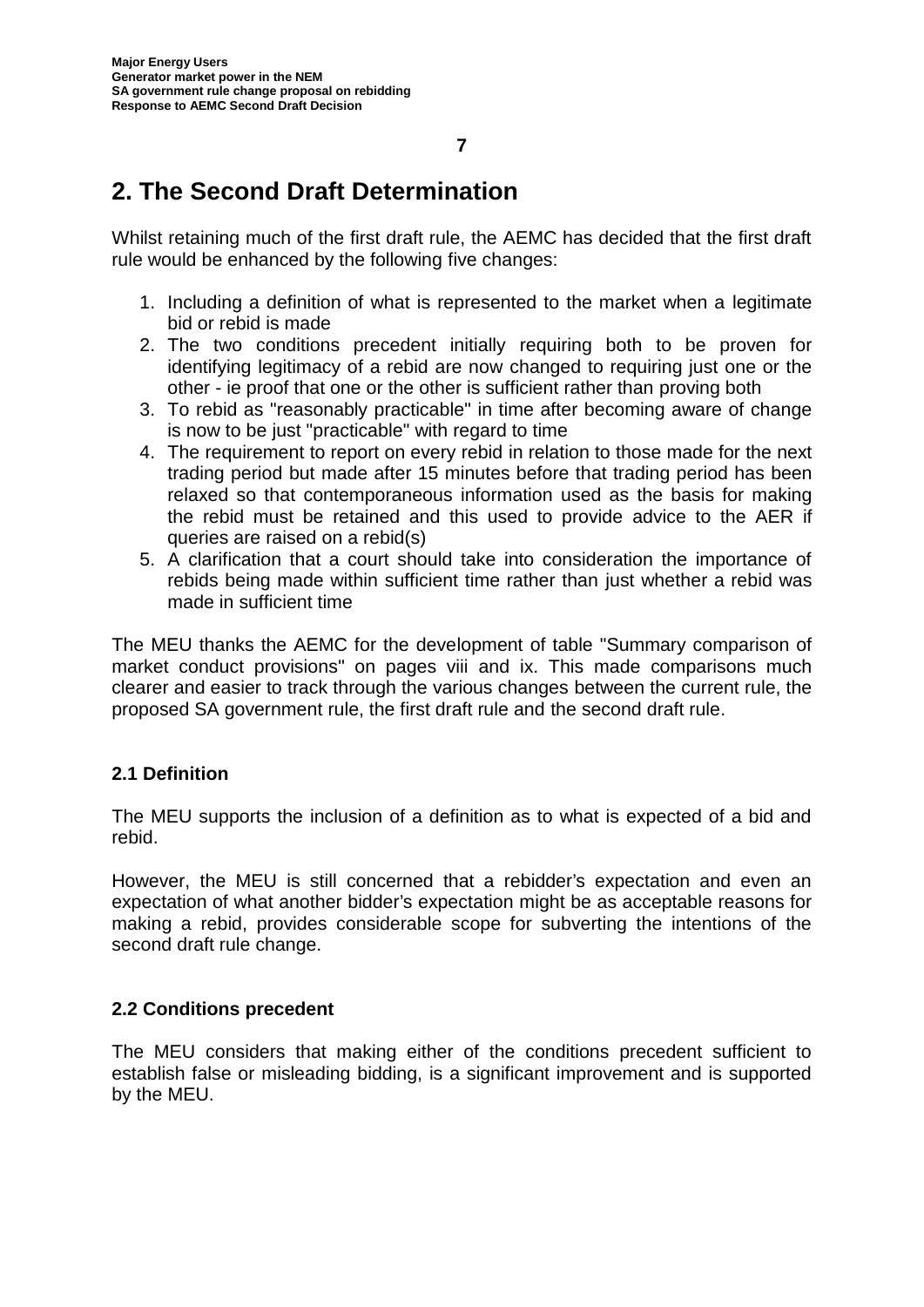The MEU considers that there will still be significant difficulty in the AER demonstrating and the court deciding that a bid or rebid was false or misleading. The second leg of the requirement is, in the view of the MEU, where the real ability of the AER to demonstrate false and misleading bidding occurred, and the decision to move from both of the conditions precedent having to be proven, to one or the other, will provide a greater ability for the AER to demonstrate that false and misleading bidding has occurred.

### **2.3 Reasonably practicable**

The MEU supports the removal of "reasonably practicable" and replacement with "practicable".

The MEU considers that "reasonably practicable" is not clear as to what is intended and has connotations of a double modifier which further softens the intent. "As soon as practicable" is a well used approach for assessing when an action could and should have been carried out.

### **2.4 Reporting**

The MEU supports the removal of the provision for a report to be sent to the AER for every rebid make after 15 minutes before the next trading period

The MEU recognises that there would be a significant impost, not only on the generator but also the AER in requiring the generation of a report for every rebid made after 15 minutes before the start of the next trading period. In reality, the MEU sees that insisting on the requirement would have been a powerful tool in overcoming the intent of the rule change by inundating the AER with so much information that it would have difficulty in carrying out its monitoring function.

By allowing the AER to identify when it considers a generator might not be complying with the rules, permits the AER to more properly carry out its monitoring functions. By making the generators retain sufficient information to demonstrate (or not) compliance still imposes the responsibility on the generator to provide evidence of its compliance.

The MEU considers that the AER should develop a guideline as to the detail and extent of information required to be retained would be an enhancement of the change.